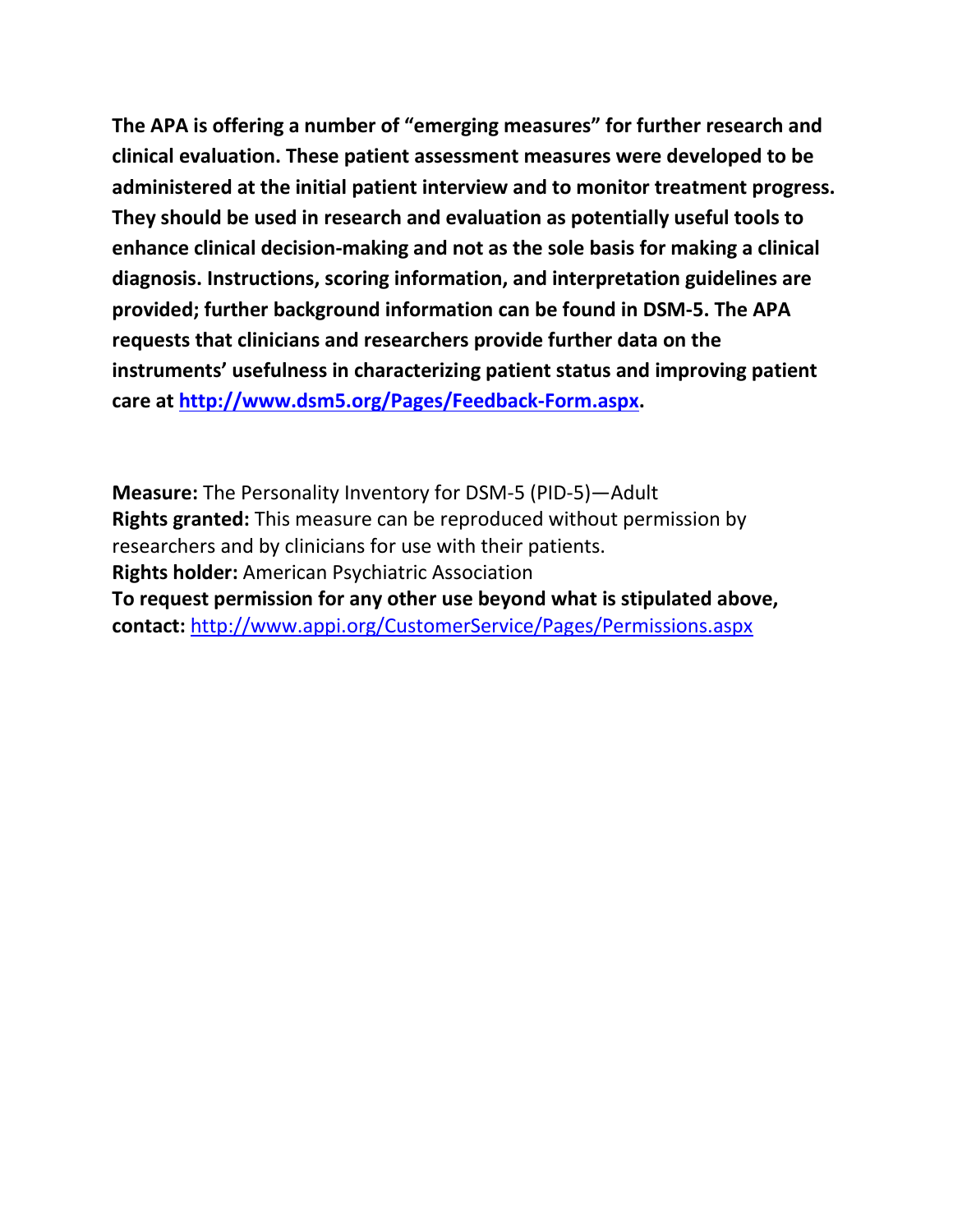# **The Personality Inventory for DSM-5 (PID-5)—Adult**

|                | Name/ID: $\_\_\_\_\_\_\_\$<br>Age: $\_\_$                                                                                   |              | Sex: $\Box$ Male $\Box$ Female            | Date:            |                         |                  |
|----------------|-----------------------------------------------------------------------------------------------------------------------------|--------------|-------------------------------------------|------------------|-------------------------|------------------|
|                |                                                                                                                             |              |                                           |                  |                         |                  |
|                | Instructions to the individual receiving care: This is a list of things different people might say about themselves. We are |              |                                           |                  |                         |                  |
|                | interested in how you would describe yourself. There are no "right" or "wrong" answers. So you can describe yourself as     |              |                                           |                  |                         | <b>Clinician</b> |
|                | honestly as possible, we will keep your responses confidential. We'd like you to take your time and read each statement     |              |                                           |                  |                         | <b>Use</b>       |
|                | carefully, selecting the response that best describes you.                                                                  |              |                                           |                  |                         |                  |
|                |                                                                                                                             |              | Very False Sometimes                      | <b>Sometimes</b> | <b>Very True</b>        | <b>Item</b>      |
|                |                                                                                                                             | <b>False</b> | or Often or Somewhat or Somewhat<br>False | <b>True</b>      | or Often<br><b>True</b> | score            |
| 1              | I don't get as much pleasure out of things as others seem to.                                                               | 0            | 1                                         | $\overline{2}$   | 3                       |                  |
| $\overline{2}$ | Plenty of people are out to get me.                                                                                         | 0            | $\mathbf{1}$                              | $\overline{2}$   | 3                       |                  |
| 3              | People would describe me as reckless.                                                                                       | 0            | $\mathbf{1}$                              | $\overline{2}$   | 3                       |                  |
| 4              | I feel like I act totally on impulse.                                                                                       | 0            | $\mathbf{1}$                              | $\overline{2}$   | 3                       |                  |
| 5              | I often have ideas that are too unusual to explain to anyone.                                                               | 0            | 1                                         | $\overline{2}$   | 3                       |                  |
|                | I lose track of conversations because other things catch my                                                                 |              |                                           |                  |                         |                  |
| 6              | attention.                                                                                                                  | 0            | 1                                         | $\overline{2}$   | 3                       |                  |
| 7              | I avoid risky situations.                                                                                                   | 0            | 1                                         | 2                | 3                       |                  |
| 8              | When it comes to my emotions, people tell me I'm a "cold fish".                                                             | 0            | $\mathbf{1}$                              | $\overline{2}$   | 3                       |                  |
| 9              | I change what I do depending on what others want.                                                                           | 0            | 1                                         | $\overline{2}$   | 3                       |                  |
| 10             | I prefer not to get too close to people.                                                                                    | 0            | $\mathbf{1}$                              | $\overline{2}$   | 3                       |                  |
| 11             | I often get into physical fights.                                                                                           | 0            | $\mathbf{1}$                              | $\overline{2}$   | 3                       |                  |
| 12             | I dread being without someone to love me.                                                                                   | 0            | $\mathbf{1}$                              | $\overline{2}$   | 3                       |                  |
| 13             | Being rude and unfriendly is just a part of who I am.                                                                       | 0            | $\mathbf{1}$                              | $\overline{2}$   | 3                       |                  |
| 14             | I do things to make sure people notice me.                                                                                  | 0            | $\mathbf{1}$                              | $\overline{2}$   | 3                       |                  |
| 15             | I usually do what others think I should do.                                                                                 | 0            | $\mathbf{1}$                              | $\overline{2}$   | 3                       |                  |
| 16             | I usually do things on impulse without thinking about what might<br>happen as a result.                                     | 0            | $\mathbf{1}$                              | $\overline{2}$   | 3                       |                  |
| 17             | Even though I know better, I can't stop making rash decisions.                                                              | 0            | $\mathbf{1}$                              | $\overline{2}$   | 3                       |                  |
| 18             | My emotions sometimes change for no good reason.                                                                            | 0            | $\mathbf{1}$                              | $\overline{2}$   | 3                       |                  |
| 19             | I really don't care if I make other people suffer.                                                                          | 0            | $\mathbf{1}$                              | $\overline{2}$   | 3                       |                  |
| 20             | I keep to myself.                                                                                                           | 0            | $\mathbf{1}$                              | $\overline{2}$   | 3                       |                  |
| 21             | I often say things that others find odd or strange.                                                                         | 0            | $\mathbf{1}$                              | $\overline{2}$   | 3                       |                  |
| 22             | I always do things on the spur of the moment.                                                                               | 0            | $\mathbf{1}$                              | $\overline{2}$   | 3                       |                  |
| 23             | Nothing seems to interest me very much.                                                                                     | 0            | $\mathbf{1}$                              | $\overline{2}$   | 3                       |                  |
| 24             | Other people seem to think my behavior is weird.                                                                            | 0            | $1\,$                                     | $\overline{2}$   | 3                       |                  |
| 25             | People have told me that I think about things in a really strange<br>way.                                                   | 0            | $\mathbf{1}$                              | $\overline{2}$   | 3                       |                  |
| 26             | I almost never enjoy life.                                                                                                  | $\mathbf{0}$ | $\mathbf{1}$                              | $\overline{2}$   | 3                       |                  |
| 27             | I often feel like nothing I do really matters.                                                                              | 0            | $\mathbf{1}$                              | $\overline{2}$   | 3                       |                  |
| 28             | I snap at people when they do little things that irritate me.                                                               | 0            | $\mathbf{1}$                              | $\overline{2}$   | 3                       |                  |
| 29             | I can't concentrate on anything.                                                                                            | 0            | 1                                         | $\overline{2}$   | 3                       |                  |
| 30             | I'm an energetic person.                                                                                                    | 0            | 1                                         | $\overline{2}$   | 3                       |                  |
| 31             | Others see me as irresponsible.                                                                                             | 0            | 1                                         | $\overline{2}$   | 3                       |                  |
| 32             | I can be mean when I need to be.                                                                                            | 0            | 1                                         | $\overline{2}$   | 3                       |                  |
| 33             | My thoughts often go off in odd or unusual directions.                                                                      | $\mathbf 0$  | $\mathbf{1}$                              | $\overline{2}$   | 3                       |                  |
| 34             | I've been told that I spend too much time making sure things are<br>exactly in place.                                       | $\mathbf{0}$ | $\mathbf{1}$                              | $\overline{2}$   | 3                       |                  |
| 35             | I avoid risky sports and activities.                                                                                        | 0            | $\mathbf{1}$                              | $\overline{2}$   | 3                       |                  |
| 36             | I can have trouble telling the difference between dreams and<br>waking life.                                                | 0            | $\mathbf{1}$                              | $\overline{2}$   | 3                       |                  |

PID-5—Adult (Full Version), page 1

Krueger RF, Derringer J, Markon KE, Watson D, Skodol AE. Copyright ©2013 American Psychiatric Association. All Rights Reserved. This material can be reproduced without permission by researchers and by clinicians for use with their patients.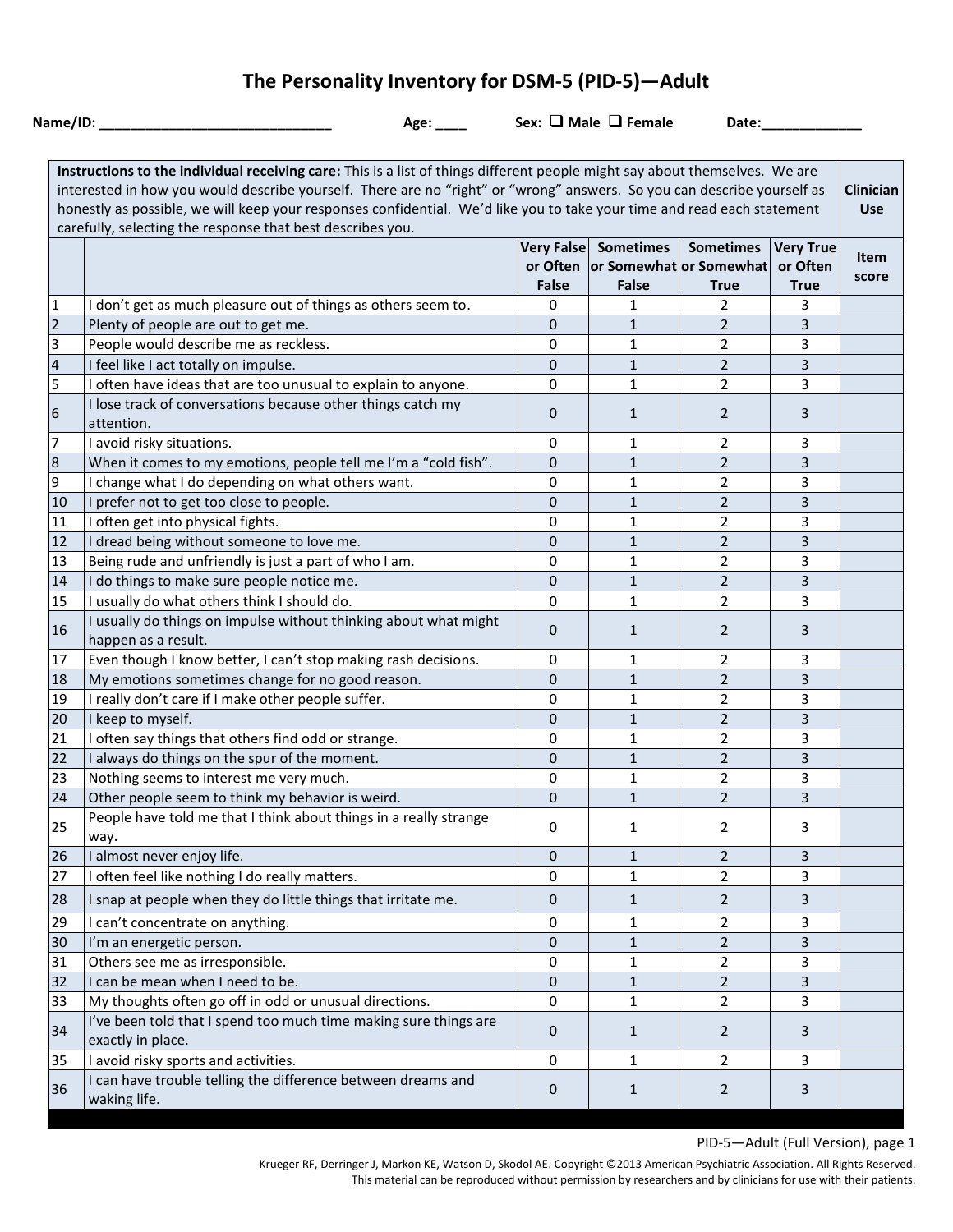| Instructions to individual receiving care: Please continue to complete the questionnaire. Remember, this is a list of things<br>different people might say about themselves. We are interested in how you would describe yourself. There are no "right"<br>or "wrong" answers. So you can describe yourself as honestly as possible, we will keep your responses confidential. We'd<br>like you to take your time and read each statement carefully, selecting the response that best describes you. |                                                                                                      |                            |                                                                          |                                 |                                             | Clinician<br><b>Use</b> |
|------------------------------------------------------------------------------------------------------------------------------------------------------------------------------------------------------------------------------------------------------------------------------------------------------------------------------------------------------------------------------------------------------------------------------------------------------------------------------------------------------|------------------------------------------------------------------------------------------------------|----------------------------|--------------------------------------------------------------------------|---------------------------------|---------------------------------------------|-------------------------|
|                                                                                                                                                                                                                                                                                                                                                                                                                                                                                                      |                                                                                                      | Very False<br><b>False</b> | <b>Sometimes</b><br>or Often   or Somewhat   or Somewhat<br><b>False</b> | <b>Sometimes</b><br><b>True</b> | <b>Very True</b><br>or Often<br><b>True</b> | Item<br>score           |
| 37                                                                                                                                                                                                                                                                                                                                                                                                                                                                                                   | Sometimes I get this weird feeling that parts of my body feel like<br>they're dead or not really me. | 0                          | 1                                                                        | 2                               | 3                                           |                         |
| 38                                                                                                                                                                                                                                                                                                                                                                                                                                                                                                   | I am easily angered.                                                                                 | $\mathbf{0}$               | $\mathbf{1}$                                                             | $\overline{2}$                  | 3                                           |                         |
| 39                                                                                                                                                                                                                                                                                                                                                                                                                                                                                                   | I have no limits when it comes to doing dangerous things.                                            | 0                          | $\mathbf{1}$                                                             | $\overline{2}$                  | 3                                           |                         |
| 40                                                                                                                                                                                                                                                                                                                                                                                                                                                                                                   | To be honest, I'm just more important than other people.                                             | 0                          | $\mathbf{1}$                                                             | $\overline{2}$                  | $\overline{3}$                              |                         |
| 41                                                                                                                                                                                                                                                                                                                                                                                                                                                                                                   | I make up stories about things that happened that are totally<br>untrue.                             | 0                          | $\mathbf{1}$                                                             | 2                               | 3                                           |                         |
| 42                                                                                                                                                                                                                                                                                                                                                                                                                                                                                                   | People often talk about me doing things I don't remember at all.                                     | 0                          | $\mathbf{1}$                                                             | $\overline{2}$                  | 3                                           |                         |
| 43                                                                                                                                                                                                                                                                                                                                                                                                                                                                                                   | I do things so that people just have to admire me.                                                   | 0                          | $\mathbf{1}$                                                             | $\overline{2}$                  | 3                                           |                         |
| 44                                                                                                                                                                                                                                                                                                                                                                                                                                                                                                   | It's weird, but sometimes ordinary objects seem to be a different<br>shape than usual.               | 0                          | $\mathbf{1}$                                                             | $\overline{2}$                  | 3                                           |                         |
| 45                                                                                                                                                                                                                                                                                                                                                                                                                                                                                                   | I don't have very long-lasting emotional reactions to things.                                        | 0                          | $\mathbf{1}$                                                             | $\overline{2}$                  | 3                                           |                         |
| 46                                                                                                                                                                                                                                                                                                                                                                                                                                                                                                   | It is hard for me to stop an activity, even when it's time to do so.                                 | 0                          | $\mathbf{1}$                                                             | $\overline{2}$                  | 3                                           |                         |
| 47                                                                                                                                                                                                                                                                                                                                                                                                                                                                                                   | I'm not good at planning ahead.                                                                      | 0                          | $\mathbf{1}$                                                             | $\overline{2}$                  | 3                                           |                         |
| 48                                                                                                                                                                                                                                                                                                                                                                                                                                                                                                   | I do a lot of things that others consider risky.                                                     | 0                          | $\mathbf{1}$                                                             | $\overline{2}$                  | 3                                           |                         |
| 49                                                                                                                                                                                                                                                                                                                                                                                                                                                                                                   | People tell me that I focus too much on minor details.                                               | 0                          | 1                                                                        | $\overline{2}$                  | 3                                           |                         |
| 50                                                                                                                                                                                                                                                                                                                                                                                                                                                                                                   | I worry a lot about being alone.                                                                     | 0                          | $\mathbf{1}$                                                             | $\overline{2}$                  | 3                                           |                         |
| 51                                                                                                                                                                                                                                                                                                                                                                                                                                                                                                   | I've missed out on things because I was busy trying to get<br>something I was doing exactly right.   | 0                          | 1                                                                        | 2                               | 3                                           |                         |
| 52                                                                                                                                                                                                                                                                                                                                                                                                                                                                                                   | My thoughts often don't make sense to others.                                                        | 0                          | $\mathbf{1}$                                                             | $\overline{2}$                  | 3                                           |                         |
| 53                                                                                                                                                                                                                                                                                                                                                                                                                                                                                                   | I often make up things about myself to help me get what I want.                                      | 0                          | $\mathbf{1}$                                                             | $\overline{2}$                  | 3                                           |                         |
| 54                                                                                                                                                                                                                                                                                                                                                                                                                                                                                                   | It doesn't really bother me to see other people get hurt.                                            | 0                          | $\mathbf{1}$                                                             | $\overline{2}$                  | 3                                           |                         |
| 55                                                                                                                                                                                                                                                                                                                                                                                                                                                                                                   | People often look at me as if I'd said something really weird.                                       | 0                          | $\mathbf{1}$                                                             | $\overline{2}$                  | 3                                           |                         |
| 56                                                                                                                                                                                                                                                                                                                                                                                                                                                                                                   | People don't realize that I'm flattering them to get something.                                      | 0                          | $\mathbf{1}$                                                             | $\overline{2}$                  | $\overline{3}$                              |                         |
| 57                                                                                                                                                                                                                                                                                                                                                                                                                                                                                                   | I'd rather be in a bad relationship than be alone.                                                   | 0                          | 1                                                                        | $\overline{2}$                  | 3                                           |                         |
| 58                                                                                                                                                                                                                                                                                                                                                                                                                                                                                                   | I usually think before I act.                                                                        | 0                          | $\mathbf{1}$                                                             | $\overline{2}$                  | 3                                           |                         |
| 59                                                                                                                                                                                                                                                                                                                                                                                                                                                                                                   | I often see vivid dream-like images when I'm falling asleep or<br>waking up.                         | 0                          | 1                                                                        | 2                               | 3                                           |                         |
| 60                                                                                                                                                                                                                                                                                                                                                                                                                                                                                                   | I keep approaching things the same way, even when it isn't<br>working.                               | 0                          | $\mathbf{1}$                                                             | $\overline{2}$                  | 3                                           |                         |
| 61                                                                                                                                                                                                                                                                                                                                                                                                                                                                                                   | I'm very dissatisfied with myself.                                                                   | 0                          | 1                                                                        | $\overline{2}$                  | 3                                           |                         |
| 62                                                                                                                                                                                                                                                                                                                                                                                                                                                                                                   | I have much stronger emotional reactions than almost everyone<br>else.                               | $\mathbf{0}$               | $\mathbf{1}$                                                             | $\overline{2}$                  | 3                                           |                         |
| 63                                                                                                                                                                                                                                                                                                                                                                                                                                                                                                   | I do what other people tell me to do.                                                                | 0                          | 1                                                                        | 2                               | 3                                           |                         |
| 64                                                                                                                                                                                                                                                                                                                                                                                                                                                                                                   | I can't stand being left alone, even for a few hours.                                                | 0                          | 1                                                                        | $\overline{2}$                  | 3                                           |                         |
| 65                                                                                                                                                                                                                                                                                                                                                                                                                                                                                                   | I have outstanding qualities that few others possess.                                                | 0                          | $\mathbf{1}$                                                             | 2                               | 3                                           |                         |
| 66                                                                                                                                                                                                                                                                                                                                                                                                                                                                                                   | The future looks really hopeless to me.                                                              | 0                          | $\mathbf{1}$                                                             | $\overline{2}$                  | 3                                           |                         |
| 67                                                                                                                                                                                                                                                                                                                                                                                                                                                                                                   | I like to take risks.                                                                                | 0                          | $\mathbf{1}$                                                             | $\overline{2}$                  | 3                                           |                         |
| 68                                                                                                                                                                                                                                                                                                                                                                                                                                                                                                   | I can't achieve goals because other things capture my attention.                                     | 0                          | $\mathbf{1}$                                                             | $\overline{2}$                  | $\overline{3}$                              |                         |
| 69                                                                                                                                                                                                                                                                                                                                                                                                                                                                                                   | When I want to do something, I don't let the possibility that it<br>might be risky stop me.          | 0                          | 1                                                                        | $\overline{2}$                  | 3                                           |                         |
| 70                                                                                                                                                                                                                                                                                                                                                                                                                                                                                                   | Others seem to think I'm quite odd or unusual.                                                       | 0                          | 1                                                                        | $\overline{2}$                  | 3                                           |                         |
| 71                                                                                                                                                                                                                                                                                                                                                                                                                                                                                                   | My thoughts are strange and unpredictable.                                                           | 0                          | 1                                                                        | $\overline{2}$                  | 3                                           |                         |
| 72                                                                                                                                                                                                                                                                                                                                                                                                                                                                                                   | I don't care about other people's feelings.                                                          | 0                          | $\mathbf{1}$                                                             | $\overline{2}$                  | $\overline{3}$                              |                         |

#### PID-5—Adult (Full Version), page 2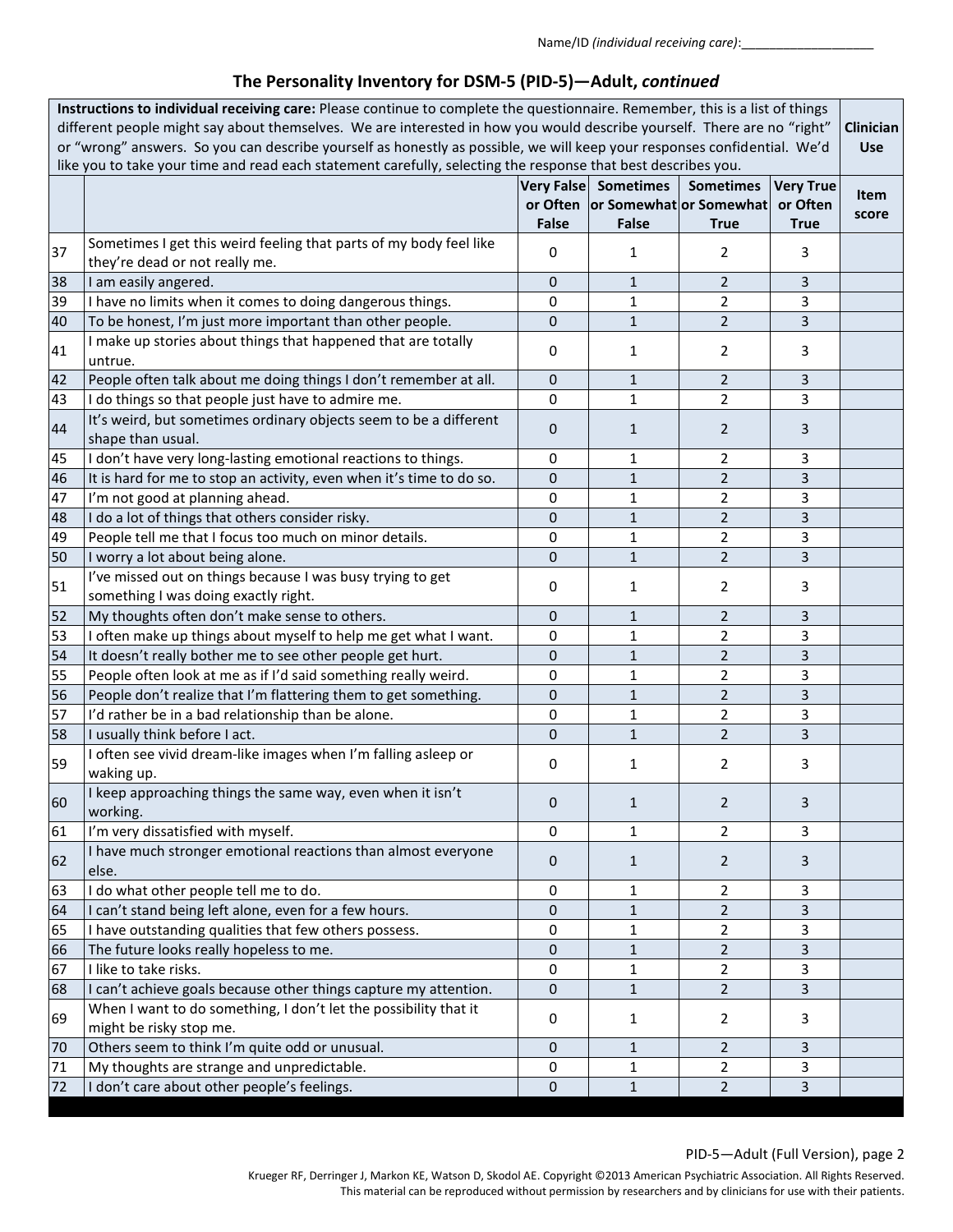| Instructions to individual receiving care: Please continue to complete the questionnaire. Remember, this is a list of things<br>different people might say about themselves. We are interested in how you would describe yourself. There are no "right"<br>or "wrong" answers. So you can describe yourself as honestly as possible, we will keep your responses confidential. We'd<br>like you to take your time and read each statement carefully, selecting the response that best describes you. |                                                                                                        |                                   |                                                                          |                                 | Clinician<br><b>Use</b>                     |               |
|------------------------------------------------------------------------------------------------------------------------------------------------------------------------------------------------------------------------------------------------------------------------------------------------------------------------------------------------------------------------------------------------------------------------------------------------------------------------------------------------------|--------------------------------------------------------------------------------------------------------|-----------------------------------|--------------------------------------------------------------------------|---------------------------------|---------------------------------------------|---------------|
|                                                                                                                                                                                                                                                                                                                                                                                                                                                                                                      |                                                                                                        | <b>Very False</b><br><b>False</b> | <b>Sometimes</b><br>or Often   or Somewhat   or Somewhat<br><b>False</b> | <b>Sometimes</b><br><b>True</b> | <b>Very True</b><br>or Often<br><b>True</b> | Item<br>score |
| 73                                                                                                                                                                                                                                                                                                                                                                                                                                                                                                   | You need to step on some toes to get what you want in life.                                            | 0                                 | 1                                                                        | $\overline{2}$                  | 3                                           |               |
| 74                                                                                                                                                                                                                                                                                                                                                                                                                                                                                                   | I love getting the attention of other people.                                                          | $\mathbf{0}$                      | $\mathbf{1}$                                                             | $\overline{2}$                  | 3                                           |               |
| 75                                                                                                                                                                                                                                                                                                                                                                                                                                                                                                   | I go out of my way to avoid any kind of group activity.                                                | 0                                 | 1                                                                        | 2                               | 3                                           |               |
| 76                                                                                                                                                                                                                                                                                                                                                                                                                                                                                                   | I can be sneaky if it means getting what I want.                                                       | $\mathbf{0}$                      | $\mathbf{1}$                                                             | $\overline{2}$                  | 3                                           |               |
| 77                                                                                                                                                                                                                                                                                                                                                                                                                                                                                                   | Sometimes when I look at a familiar object, it's somehow like I'm<br>seeing it for the first time.     | 0                                 | 1                                                                        | 2                               | 3                                           |               |
| 78                                                                                                                                                                                                                                                                                                                                                                                                                                                                                                   | It is hard for me to shift from one activity to another.                                               | 0                                 | $\mathbf{1}$                                                             | $\overline{2}$                  | 3                                           |               |
| 79                                                                                                                                                                                                                                                                                                                                                                                                                                                                                                   | I worry a lot about terrible things that might happen.                                                 | $\mathbf 0$                       | $\mathbf{1}$                                                             | $\overline{2}$                  | 3                                           |               |
| 80                                                                                                                                                                                                                                                                                                                                                                                                                                                                                                   | I have trouble changing how I'm doing something even if what I'm<br>doing isn't going well.            | $\mathbf 0$                       | $\mathbf{1}$                                                             | $\overline{2}$                  | 3                                           |               |
| 81                                                                                                                                                                                                                                                                                                                                                                                                                                                                                                   | The world would be better off if I were dead.                                                          | 0                                 | 1                                                                        | $\overline{2}$                  | 3                                           |               |
| 82                                                                                                                                                                                                                                                                                                                                                                                                                                                                                                   | I keep my distance from people.                                                                        | $\mathbf{0}$                      | $\mathbf{1}$                                                             | $\overline{2}$                  | 3                                           |               |
| 83                                                                                                                                                                                                                                                                                                                                                                                                                                                                                                   | I often can't control what I think about.                                                              | 0                                 | 1                                                                        | 2                               | 3                                           |               |
| 84                                                                                                                                                                                                                                                                                                                                                                                                                                                                                                   | I don't get emotional.                                                                                 | 0                                 | $\mathbf{1}$                                                             | $\overline{2}$                  | 3                                           |               |
| 85                                                                                                                                                                                                                                                                                                                                                                                                                                                                                                   | I resent being told what to do, even by people in charge.                                              | 0                                 | 1                                                                        | $\overline{2}$                  | 3                                           |               |
| 86                                                                                                                                                                                                                                                                                                                                                                                                                                                                                                   | I'm so ashamed by how I've let people down in lots of little ways.                                     | 0                                 | $\mathbf{1}$                                                             | $\overline{2}$                  | 3                                           |               |
| 87                                                                                                                                                                                                                                                                                                                                                                                                                                                                                                   | I avoid anything that might be even a little bit dangerous.                                            | 0                                 | $\mathbf{1}$                                                             | $\overline{2}$                  | 3                                           |               |
| 88                                                                                                                                                                                                                                                                                                                                                                                                                                                                                                   | I have trouble pursuing specific goals even for short periods of<br>time.                              | $\mathbf{0}$                      | $\mathbf{1}$                                                             | $\overline{2}$                  | 3                                           |               |
| 89                                                                                                                                                                                                                                                                                                                                                                                                                                                                                                   | I prefer to keep romance out of my life.                                                               | 0                                 | $\mathbf{1}$                                                             | $\overline{2}$                  | 3                                           |               |
| 90                                                                                                                                                                                                                                                                                                                                                                                                                                                                                                   | I would never harm another person.                                                                     | $\mathbf{0}$                      | $\mathbf{1}$                                                             | $\overline{2}$                  | 3                                           |               |
| 91                                                                                                                                                                                                                                                                                                                                                                                                                                                                                                   | I don't show emotions strongly.                                                                        | 0                                 | 1                                                                        | $\overline{2}$                  | 3                                           |               |
| 92                                                                                                                                                                                                                                                                                                                                                                                                                                                                                                   | I have a very short temper.                                                                            | 0                                 | $\mathbf{1}$                                                             | $\overline{2}$                  | 3                                           |               |
| 93                                                                                                                                                                                                                                                                                                                                                                                                                                                                                                   | I often worry that something bad will happen due to mistakes I<br>made in the past.                    | 0                                 | 1                                                                        | 2                               | 3                                           |               |
| 94                                                                                                                                                                                                                                                                                                                                                                                                                                                                                                   | I have some unusual abilities, like sometimes knowing exactly what<br>someone is thinking.             | $\mathbf{0}$                      | $\mathbf{1}$                                                             | $\overline{2}$                  | 3                                           |               |
| 95                                                                                                                                                                                                                                                                                                                                                                                                                                                                                                   | I get very nervous when I think about the future.                                                      | 0                                 | 1                                                                        | $\overline{2}$                  | 3                                           |               |
| 96                                                                                                                                                                                                                                                                                                                                                                                                                                                                                                   | I rarely worry about things.                                                                           | 0                                 | $\mathbf{1}$                                                             | $\overline{2}$                  | 3                                           |               |
| 97                                                                                                                                                                                                                                                                                                                                                                                                                                                                                                   | I enjoy being in love.                                                                                 | 0                                 | $\mathbf{1}$                                                             | $\overline{2}$                  | 3                                           |               |
| 98                                                                                                                                                                                                                                                                                                                                                                                                                                                                                                   | I prefer to play it safe rather than take unnecessary chances.                                         | 0                                 | $\mathbf{1}$                                                             | $\overline{2}$                  | 3                                           |               |
| 99                                                                                                                                                                                                                                                                                                                                                                                                                                                                                                   | I sometimes have heard things that others couldn't hear.                                               | 0                                 | 1                                                                        | 2                               | 3                                           |               |
| 100                                                                                                                                                                                                                                                                                                                                                                                                                                                                                                  | I get fixated on certain things and can't stop.                                                        | 0                                 | $\mathbf{1}$                                                             | $\overline{2}$                  | 3                                           |               |
| 101                                                                                                                                                                                                                                                                                                                                                                                                                                                                                                  | People tell me it's difficult to know what I'm feeling.                                                | 0                                 | 1                                                                        | 2                               | 3                                           |               |
| 102                                                                                                                                                                                                                                                                                                                                                                                                                                                                                                  | I am a highly emotional person.                                                                        | 0                                 | $\mathbf{1}$                                                             | $\overline{2}$                  | 3                                           |               |
| 103                                                                                                                                                                                                                                                                                                                                                                                                                                                                                                  | Others would take advantage of me if they could.                                                       | 0                                 | $\mathbf{1}$                                                             | $\overline{2}$                  | 3                                           |               |
| 104                                                                                                                                                                                                                                                                                                                                                                                                                                                                                                  | I often feel like a failure.                                                                           | $\mathbf{0}$                      | $\mathbf{1}$                                                             | $\overline{2}$                  | 3                                           |               |
| 105                                                                                                                                                                                                                                                                                                                                                                                                                                                                                                  | If something I do isn't absolutely perfect, it's simply not<br>acceptable.                             | $\mathbf 0$                       | $\mathbf{1}$                                                             | $\overline{2}$                  | 3                                           |               |
| 106                                                                                                                                                                                                                                                                                                                                                                                                                                                                                                  | I often have unusual experiences, such as sensing the presence of<br>someone who isn't actually there. | 0                                 | $\mathbf{1}$                                                             | $\overline{2}$                  | 3                                           |               |
| 107                                                                                                                                                                                                                                                                                                                                                                                                                                                                                                  | I'm good at making people do what I want them to do.                                                   | 0                                 | 1                                                                        | 2                               | 3                                           |               |
| 108                                                                                                                                                                                                                                                                                                                                                                                                                                                                                                  | I break off relationships if they start to get close.                                                  | $\mathbf{0}$                      | $\mathbf{1}$                                                             | $\overline{2}$                  | 3                                           |               |
| 109                                                                                                                                                                                                                                                                                                                                                                                                                                                                                                  | I'm always worrying about something.                                                                   | 0                                 | 1                                                                        | 2                               | 3                                           |               |
| 110                                                                                                                                                                                                                                                                                                                                                                                                                                                                                                  | I worry about almost everything.                                                                       | 0                                 | $\mathbf 1$                                                              | $\overline{2}$                  | 3                                           |               |

### PID-5—Adult (Full Version), page 3

Krueger RF, Derringer J, Markon KE, Watson D, Skodol AE. Copyright ©2013 American Psychiatric Association. All Rights Reserved. This material can be reproduced without permission by researchers and by clinicians for use with their patients.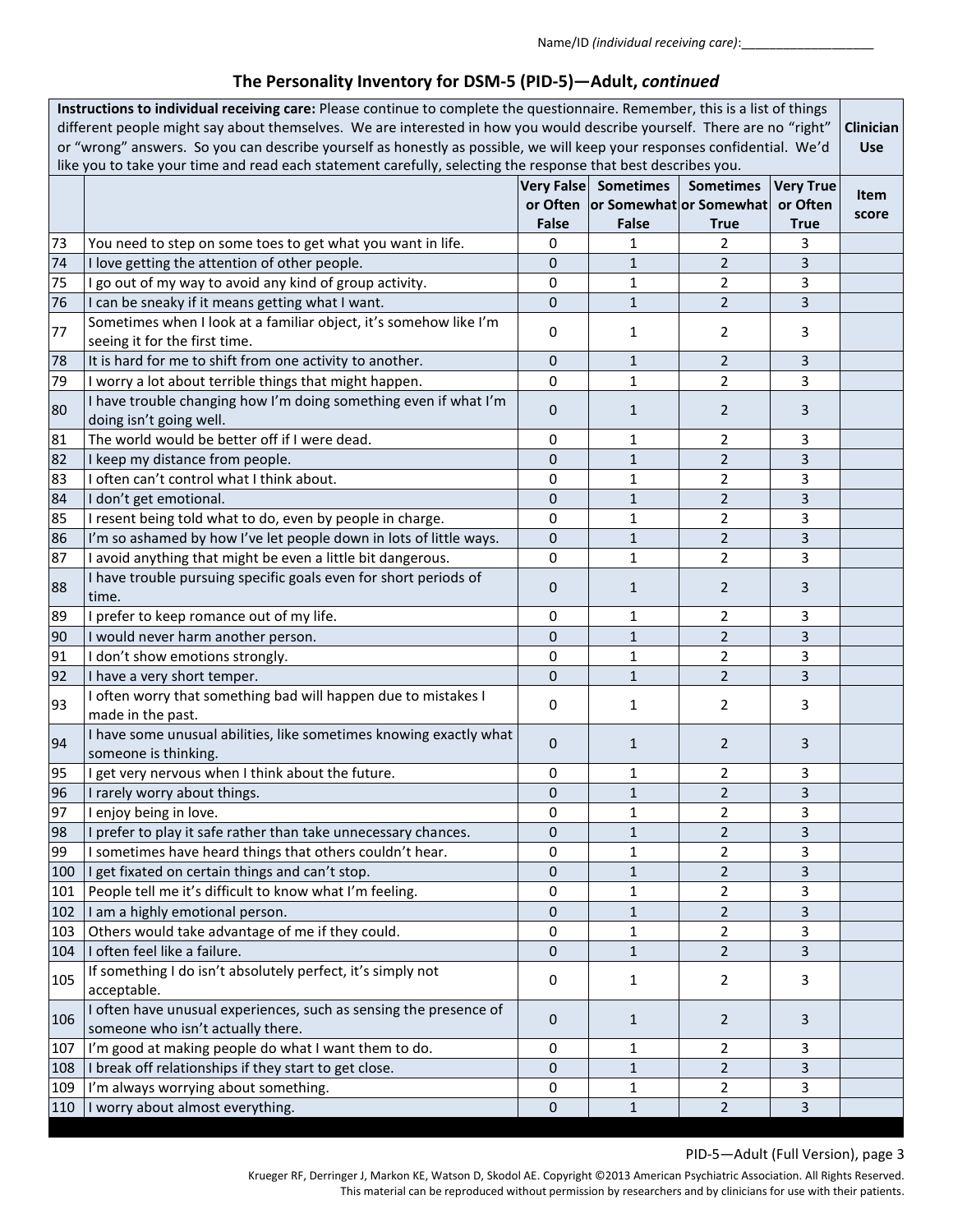| Instructions to individual receiving care: Please continue to complete the questionnaire. Remember, this is a list of things<br>different people might say about themselves. We are interested in how you would describe yourself. There are no "right"<br>or "wrong" answers. So you can describe yourself as honestly as possible, we will keep your responses confidential. We'd |                                                                                                               |              |                                      |                                                                         | <b>Clinician</b><br><b>Use</b>              |               |
|-------------------------------------------------------------------------------------------------------------------------------------------------------------------------------------------------------------------------------------------------------------------------------------------------------------------------------------------------------------------------------------|---------------------------------------------------------------------------------------------------------------|--------------|--------------------------------------|-------------------------------------------------------------------------|---------------------------------------------|---------------|
|                                                                                                                                                                                                                                                                                                                                                                                     | like you to take your time and read each statement carefully, selecting the response that best describes you. | <b>False</b> | Very False Sometimes<br><b>False</b> | <b>Sometimes</b><br>or Often   or Somewhat   or Somewhat<br><b>True</b> | <b>Very True</b><br>or Often<br><b>True</b> | Item<br>score |
| 111                                                                                                                                                                                                                                                                                                                                                                                 | I like standing out in a crowd.                                                                               | 0            | 1                                    | 2                                                                       | 3                                           |               |
| 112                                                                                                                                                                                                                                                                                                                                                                                 | I don't mind a little risk now and then.                                                                      | 0            | 1                                    | $\overline{2}$                                                          | 3                                           |               |
| 113                                                                                                                                                                                                                                                                                                                                                                                 | My behavior is often bold and grabs peoples' attention.                                                       | 0            | 1                                    | $\overline{2}$                                                          | 3                                           |               |
| 114                                                                                                                                                                                                                                                                                                                                                                                 | I'm better than almost everyone else.                                                                         | 0            | $\mathbf{1}$                         | $\overline{2}$                                                          | 3                                           |               |
| 115                                                                                                                                                                                                                                                                                                                                                                                 | People complain about my need to have everything all arranged.                                                | 0            | $\mathbf{1}$                         | $\overline{2}$                                                          | 3                                           |               |
| 116                                                                                                                                                                                                                                                                                                                                                                                 | I always make sure I get back at people who wrong me.                                                         | 0            | $\mathbf{1}$                         | $\overline{2}$                                                          | 3                                           |               |
| 117                                                                                                                                                                                                                                                                                                                                                                                 | I'm always on my guard for someone trying to trick or harm me.                                                | 0            | $\mathbf{1}$                         | $\overline{2}$                                                          | 3                                           |               |
| 118                                                                                                                                                                                                                                                                                                                                                                                 | I have trouble keeping my mind focused on what needs to be<br>done.                                           | 0            | $\mathbf{1}$                         | $\overline{2}$                                                          | 3                                           |               |
| 119                                                                                                                                                                                                                                                                                                                                                                                 | I talk about suicide a lot.                                                                                   | 0            | 1                                    | $\overline{2}$                                                          | 3                                           |               |
| 120                                                                                                                                                                                                                                                                                                                                                                                 | I'm just not very interested in having sexual relationships.                                                  | 0            | $\mathbf{1}$                         | $\overline{2}$                                                          | 3                                           |               |
| 121                                                                                                                                                                                                                                                                                                                                                                                 | I get stuck on things a lot.                                                                                  | 0            | 1                                    | $\overline{2}$                                                          | 3                                           |               |
| 122                                                                                                                                                                                                                                                                                                                                                                                 | I get emotional easily, often for very little reason.                                                         | 0            | $\mathbf{1}$                         | $\overline{2}$                                                          | 3                                           |               |
| 123                                                                                                                                                                                                                                                                                                                                                                                 | Even though it drives other people crazy, I insist on absolute<br>perfection in everything I do.              | 0            | 1                                    | $\overline{2}$                                                          | 3                                           |               |
| 124                                                                                                                                                                                                                                                                                                                                                                                 | I almost never feel happy about my day-to-day activities.                                                     | 0            | $\mathbf{1}$                         | $\overline{2}$                                                          | 3                                           |               |
| 125                                                                                                                                                                                                                                                                                                                                                                                 | Sweet-talking others helps me get what I want.                                                                | 0            | $\mathbf 1$                          | $\overline{2}$                                                          | 3                                           |               |
| 126                                                                                                                                                                                                                                                                                                                                                                                 | Sometimes you need to exaggerate to get ahead.                                                                | 0            | $\mathbf{1}$                         | $\overline{2}$                                                          | 3                                           |               |
| 127                                                                                                                                                                                                                                                                                                                                                                                 | I fear being alone in life more than anything else.                                                           | 0            | $\mathbf{1}$                         | $\overline{2}$                                                          | 3                                           |               |
| 128                                                                                                                                                                                                                                                                                                                                                                                 | I get stuck on one way of doing things, even when it's clear it won't<br>work.                                | 0            | 1                                    | $\overline{2}$                                                          | 3                                           |               |
| 129                                                                                                                                                                                                                                                                                                                                                                                 | I'm often pretty careless with my own and others' things.                                                     | 0            | 1                                    | 2                                                                       | 3                                           |               |
| 130                                                                                                                                                                                                                                                                                                                                                                                 | I am a very anxious person.                                                                                   | 0            | $\mathbf{1}$                         | $\overline{2}$                                                          | 3                                           |               |
| 131                                                                                                                                                                                                                                                                                                                                                                                 | People are basically trustworthy.                                                                             | 0            | 1                                    | $\overline{2}$                                                          | 3                                           |               |
| 132                                                                                                                                                                                                                                                                                                                                                                                 | I am easily distracted.                                                                                       | 0            | $\mathbf{1}$                         | $\overline{2}$                                                          | 3                                           |               |
| 133                                                                                                                                                                                                                                                                                                                                                                                 | It seems like I'm always getting a "raw deal" from others.                                                    | 0            | $\mathbf 1$                          | $\overline{2}$                                                          | 3                                           |               |
| 134                                                                                                                                                                                                                                                                                                                                                                                 | I don't hesitate to cheat if it gets me ahead.                                                                | 0            | $\mathbf{1}$                         | $\overline{2}$                                                          | 3                                           |               |
|                                                                                                                                                                                                                                                                                                                                                                                     | 135   I check things several times to make sure they are perfect.                                             | 0            | $\mathbf{1}$                         | $\overline{2}$                                                          | 3                                           |               |
|                                                                                                                                                                                                                                                                                                                                                                                     | 136   I don't like spending time with others.                                                                 | O            | 1                                    | 2                                                                       | 3                                           |               |
| 137                                                                                                                                                                                                                                                                                                                                                                                 | I feel compelled to go on with things even when it makes little<br>sense to do so.                            | 0            | 1                                    | $\overline{2}$                                                          | 3                                           |               |
| 138                                                                                                                                                                                                                                                                                                                                                                                 | I never know where my emotions will go from moment to<br>moment.                                              | 0            | $\mathbf{1}$                         | $\overline{2}$                                                          | 3                                           |               |
| 139                                                                                                                                                                                                                                                                                                                                                                                 | I have seen things that weren't really there.                                                                 | 0            | 1                                    | 2                                                                       | 3                                           |               |
| 140                                                                                                                                                                                                                                                                                                                                                                                 | It is important to me that things are done in a certain way.                                                  | 0            | $\mathbf{1}$                         | $\overline{2}$                                                          | 3                                           |               |
| 141                                                                                                                                                                                                                                                                                                                                                                                 | I always expect the worst to happen.                                                                          | 0            | 1                                    | $\overline{2}$                                                          | 3                                           |               |
| 142                                                                                                                                                                                                                                                                                                                                                                                 | I try to tell the truth even when it's hard.                                                                  | 0            | $\mathbf{1}$                         | $\overline{2}$                                                          | 3                                           |               |
| 143                                                                                                                                                                                                                                                                                                                                                                                 | I believe that some people can move things with their minds.                                                  | 0            | 1                                    | 2                                                                       | 3                                           |               |
| 144                                                                                                                                                                                                                                                                                                                                                                                 | I can't focus on things for very long.                                                                        | 0            | $\mathbf{1}$                         | $\overline{2}$                                                          | 3                                           |               |
| 145                                                                                                                                                                                                                                                                                                                                                                                 | I steer clear of romantic relationships.                                                                      | 0            | 1                                    | $\overline{2}$                                                          | 3                                           |               |
| 146                                                                                                                                                                                                                                                                                                                                                                                 | I'm not interested in making friends.                                                                         | 0            | $\mathbf{1}$                         | $\overline{2}$                                                          | 3                                           |               |
| 147                                                                                                                                                                                                                                                                                                                                                                                 | I say as little as possible when dealing with people.                                                         | 0            | 1                                    | $\overline{2}$                                                          | 3                                           |               |
| 148                                                                                                                                                                                                                                                                                                                                                                                 | I'm useless as a person.                                                                                      | 0            | $\mathbf{1}$                         | $\overline{2}$                                                          | 3                                           |               |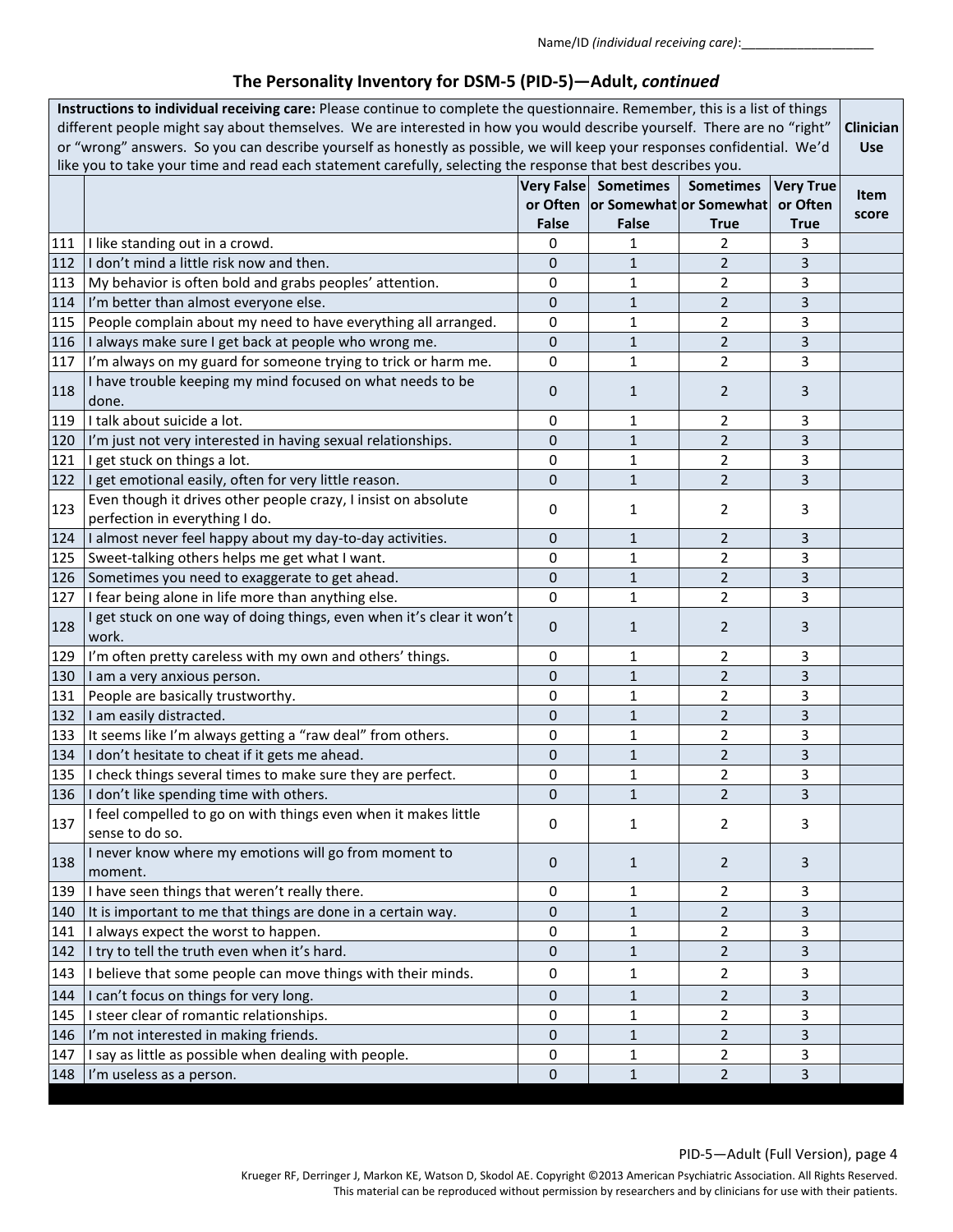| Instructions to individual receiving care: Please continue to complete the questionnaire. Remember, this is a list of things<br>different people might say about themselves. We are interested in how you would describe yourself. There are no "right"<br>or "wrong" answers. So you can describe yourself as honestly as possible, we will keep your responses confidential. We'd<br>like you to take your time and read each statement carefully, selecting the response that best describes you. |                                                                                                       |              |                                                                          |                          | Clinician<br><b>Use</b>                     |                      |
|------------------------------------------------------------------------------------------------------------------------------------------------------------------------------------------------------------------------------------------------------------------------------------------------------------------------------------------------------------------------------------------------------------------------------------------------------------------------------------------------------|-------------------------------------------------------------------------------------------------------|--------------|--------------------------------------------------------------------------|--------------------------|---------------------------------------------|----------------------|
|                                                                                                                                                                                                                                                                                                                                                                                                                                                                                                      |                                                                                                       | <b>False</b> | Very False Sometimes<br>or Often or Somewhat or Somewhat<br><b>False</b> | <b>Sometimes</b><br>True | <b>Very True</b><br>or Often<br><b>True</b> | <b>Item</b><br>score |
| 149                                                                                                                                                                                                                                                                                                                                                                                                                                                                                                  | I'll do just about anything to keep someone from abandoning me.                                       | 0            | 1                                                                        | $\overline{2}$           | 3                                           |                      |
| 150                                                                                                                                                                                                                                                                                                                                                                                                                                                                                                  | Sometimes I can influence other people just by sending my<br>thoughts to them.                        | 0            | $\mathbf{1}$                                                             | 2                        | 3                                           |                      |
| 151                                                                                                                                                                                                                                                                                                                                                                                                                                                                                                  | Life looks pretty bleak to me.                                                                        | 0            | 1                                                                        | 2                        | 3                                           |                      |
| 152                                                                                                                                                                                                                                                                                                                                                                                                                                                                                                  | I think about things in odd ways that don't make sense to most<br>people.                             | 0            | $\mathbf{1}$                                                             | $\overline{2}$           | 3                                           |                      |
| 153                                                                                                                                                                                                                                                                                                                                                                                                                                                                                                  | I don't care if my actions hurt others.                                                               | 0            | $\mathbf{1}$                                                             | $\overline{2}$           | 3                                           |                      |
| 154                                                                                                                                                                                                                                                                                                                                                                                                                                                                                                  | Sometimes I feel "controlled" by thoughts that belong to someone<br>else.                             | $\mathbf{0}$ | $\mathbf{1}$                                                             | $\overline{2}$           | 3                                           |                      |
| 155                                                                                                                                                                                                                                                                                                                                                                                                                                                                                                  | I really live life to the fullest.                                                                    | 0            | 1                                                                        | $\overline{2}$           | 3                                           |                      |
| 156                                                                                                                                                                                                                                                                                                                                                                                                                                                                                                  | I make promises that I don't really intend to keep.                                                   | 0            | $\mathbf{1}$                                                             | $\overline{2}$           | 3                                           |                      |
| 157                                                                                                                                                                                                                                                                                                                                                                                                                                                                                                  | Nothing seems to make me feel good.                                                                   | $\mathbf 0$  | 1                                                                        | $\overline{2}$           | 3                                           |                      |
| 158                                                                                                                                                                                                                                                                                                                                                                                                                                                                                                  | I get irritated easily by all sorts of things.                                                        | $\mathbf{0}$ | 1                                                                        | $\overline{2}$           | 3                                           |                      |
| 159                                                                                                                                                                                                                                                                                                                                                                                                                                                                                                  | I do what I want regardless of how unsafe it might be.                                                | 0            | 1                                                                        | $\overline{2}$           | 3                                           |                      |
| 160                                                                                                                                                                                                                                                                                                                                                                                                                                                                                                  | I often forget to pay my bills.                                                                       | 0            | $\mathbf{1}$                                                             | $\overline{2}$           | 3                                           |                      |
| 161                                                                                                                                                                                                                                                                                                                                                                                                                                                                                                  | I don't like to get too close to people.                                                              | 0            | $\mathbf{1}$                                                             | $\overline{2}$           | 3                                           |                      |
| 162                                                                                                                                                                                                                                                                                                                                                                                                                                                                                                  | I'm good at conning people.                                                                           | $\mathbf{0}$ | $\mathbf{1}$                                                             | $\overline{2}$           | 3                                           |                      |
| 163                                                                                                                                                                                                                                                                                                                                                                                                                                                                                                  | Everything seems pointless to me.                                                                     | 0            | $\mathbf{1}$                                                             | $\overline{2}$           | 3                                           |                      |
| 164                                                                                                                                                                                                                                                                                                                                                                                                                                                                                                  | I never take risks.                                                                                   | 0            | $\mathbf{1}$                                                             | $\overline{2}$           | 3                                           |                      |
| 165                                                                                                                                                                                                                                                                                                                                                                                                                                                                                                  | I get emotional over every little thing.                                                              | 0            | $\mathbf{1}$                                                             | $\overline{2}$           | 3                                           |                      |
| 166                                                                                                                                                                                                                                                                                                                                                                                                                                                                                                  | It's no big deal if I hurt other peoples' feelings.                                                   | 0            | $\mathbf{1}$                                                             | $\overline{2}$           | 3                                           |                      |
| 167                                                                                                                                                                                                                                                                                                                                                                                                                                                                                                  | I never show emotions to others.                                                                      | 0            | 1                                                                        | $\overline{2}$           | 3                                           |                      |
| 168                                                                                                                                                                                                                                                                                                                                                                                                                                                                                                  | I often feel just miserable.                                                                          | 0            | $\mathbf{1}$                                                             | $\overline{2}$           | 3                                           |                      |
| 169                                                                                                                                                                                                                                                                                                                                                                                                                                                                                                  | I have no worth as a person.                                                                          | 0            | 1                                                                        | 2                        | 3                                           |                      |
| 170                                                                                                                                                                                                                                                                                                                                                                                                                                                                                                  | I am usually pretty hostile.                                                                          | 0            | $\mathbf{1}$                                                             | $\overline{2}$           | 3                                           |                      |
| 171                                                                                                                                                                                                                                                                                                                                                                                                                                                                                                  | I've skipped town to avoid responsibilities.                                                          | 0            | 1                                                                        | $\overline{2}$           | 3                                           |                      |
| 172                                                                                                                                                                                                                                                                                                                                                                                                                                                                                                  | I've been told more than once that I have a number of odd quirks<br>or habits.                        | 0            | $\mathbf{1}$                                                             | $\overline{2}$           | 3                                           |                      |
|                                                                                                                                                                                                                                                                                                                                                                                                                                                                                                      | 173   I like being a person who gets noticed.                                                         | 0            | 1                                                                        | 2                        | 3                                           |                      |
| 174                                                                                                                                                                                                                                                                                                                                                                                                                                                                                                  | I'm always fearful or on edge about bad things that might happen.                                     | $\pmb{0}$    | $\mathbf{1}$                                                             | $\overline{2}$           | 3                                           |                      |
| 175                                                                                                                                                                                                                                                                                                                                                                                                                                                                                                  | I never want to be alone.                                                                             | 0            | 1                                                                        | $\overline{2}$           | 3                                           |                      |
| 176                                                                                                                                                                                                                                                                                                                                                                                                                                                                                                  | I keep trying to make things perfect, even when I've gotten them<br>as good as they're likely to get. | $\mathbf 0$  | $\mathbf{1}$                                                             | 2                        | 3                                           |                      |
| 177                                                                                                                                                                                                                                                                                                                                                                                                                                                                                                  | I rarely feel that people I know are trying to take advantage of me.                                  | 0            | 1                                                                        | $\overline{2}$           | 3                                           |                      |
| 178                                                                                                                                                                                                                                                                                                                                                                                                                                                                                                  | I know I'll commit suicide sooner or later.                                                           | 0            | $\mathbf{1}$                                                             | $\overline{2}$           | 3                                           |                      |
| 179                                                                                                                                                                                                                                                                                                                                                                                                                                                                                                  | I've achieved far more than almost anyone I know.                                                     | 0            | 1                                                                        | $\overline{2}$           | 3                                           |                      |
| 180                                                                                                                                                                                                                                                                                                                                                                                                                                                                                                  | I can certainly turn on the charm if I need to get my way.                                            | $\mathbf{0}$ | $\mathbf{1}$                                                             | $\overline{2}$           | 3                                           |                      |
| 181                                                                                                                                                                                                                                                                                                                                                                                                                                                                                                  | My emotions are unpredictable.                                                                        | 0            | 1                                                                        | $\overline{2}$           | 3                                           |                      |
| 182                                                                                                                                                                                                                                                                                                                                                                                                                                                                                                  | I don't deal with people unless I have to.                                                            | $\mathbf 0$  | $\mathbf{1}$                                                             | $\overline{2}$           | 3                                           |                      |
| 183                                                                                                                                                                                                                                                                                                                                                                                                                                                                                                  | I don't care about other peoples' problems.                                                           | 0            | 1                                                                        | 2                        | 3                                           |                      |
| 184                                                                                                                                                                                                                                                                                                                                                                                                                                                                                                  | I don't react much to things that seem to make others emotional.                                      | 0            | $\mathbf{1}$                                                             | $\overline{2}$           | 3                                           |                      |
| 185                                                                                                                                                                                                                                                                                                                                                                                                                                                                                                  | I have several habits that others find eccentric or strange.                                          | 0            | $\mathbf{1}$                                                             | $\overline{2}$           | 3                                           |                      |
| 186                                                                                                                                                                                                                                                                                                                                                                                                                                                                                                  | I avoid social events.                                                                                | 0            | $\mathbf{1}$                                                             | $\overline{2}$           | 3                                           |                      |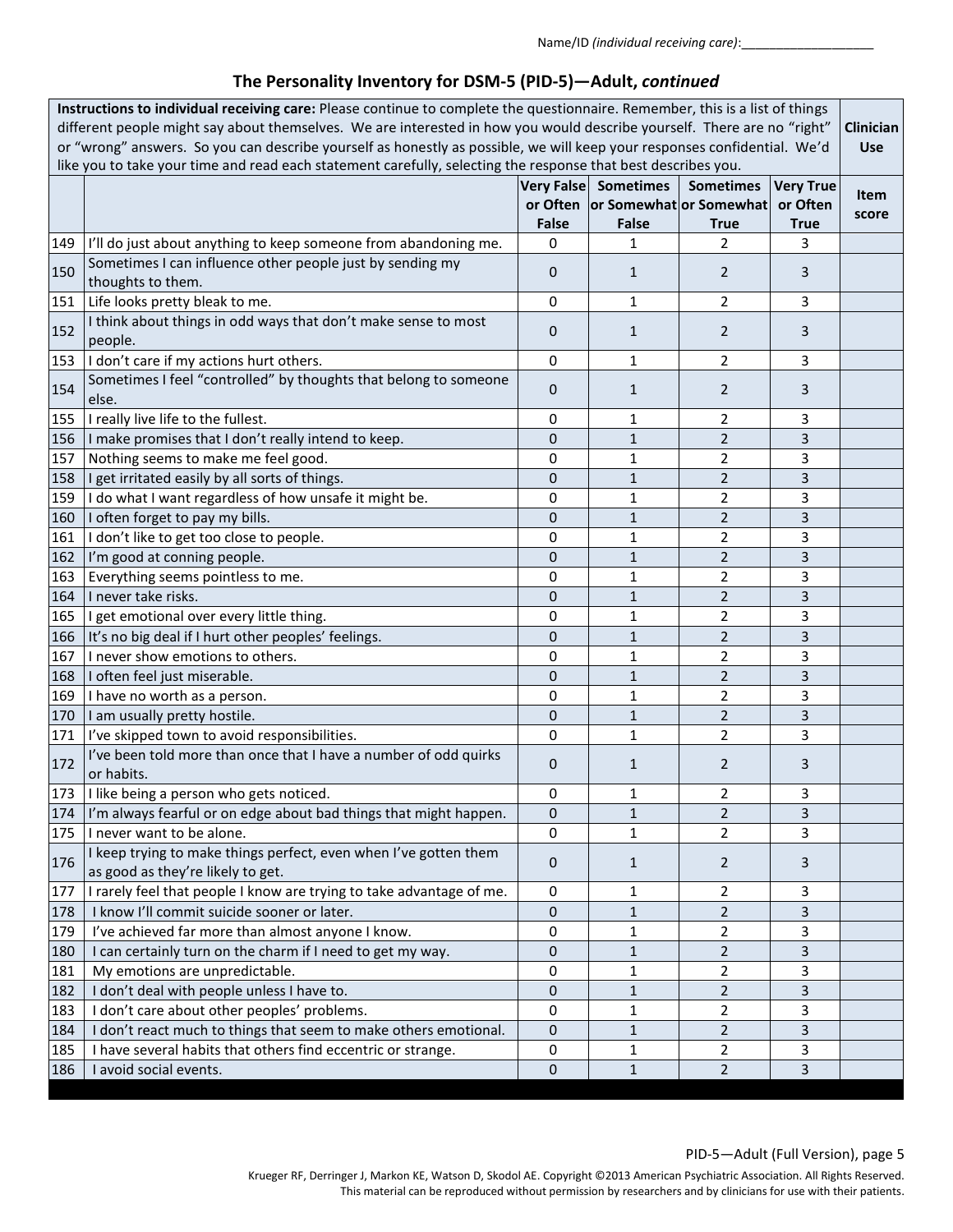| Instructions to individual receiving care: Please continue to complete the questionnaire. Remember, this is a list of things<br>different people might say about themselves. We are interested in how you would describe yourself. There are no "right"<br>or "wrong" answers. So you can describe yourself as honestly as possible, we will keep your responses confidential. We'd<br>like you to take your time and read each statement carefully, selecting the response that best describes you. |                                                                                                |              |                                                                   |                                 | Clinician<br><b>Use</b>                     |               |
|------------------------------------------------------------------------------------------------------------------------------------------------------------------------------------------------------------------------------------------------------------------------------------------------------------------------------------------------------------------------------------------------------------------------------------------------------------------------------------------------------|------------------------------------------------------------------------------------------------|--------------|-------------------------------------------------------------------|---------------------------------|---------------------------------------------|---------------|
|                                                                                                                                                                                                                                                                                                                                                                                                                                                                                                      |                                                                                                | <b>False</b> | Very False Sometimes<br>or Often or Somewhat or Somewhat<br>False | <b>Sometimes</b><br><b>True</b> | <b>Very True</b><br>or Often<br><b>True</b> | Item<br>score |
| 187                                                                                                                                                                                                                                                                                                                                                                                                                                                                                                  | I deserve special treatment.                                                                   | $\mathbf 0$  | 1                                                                 | 2                               | 3                                           |               |
| 188                                                                                                                                                                                                                                                                                                                                                                                                                                                                                                  | It makes me really angry when people insult me in even a minor<br>way.                         | $\mathbf{0}$ | $\mathbf{1}$                                                      | 2                               | 3                                           |               |
| 189                                                                                                                                                                                                                                                                                                                                                                                                                                                                                                  | I rarely get enthusiastic about anything.                                                      | 0            | $\mathbf{1}$                                                      | $\overline{2}$                  | 3                                           |               |
| 190                                                                                                                                                                                                                                                                                                                                                                                                                                                                                                  | I suspect that even my so-called "friends" betray me a lot.                                    | 0            | $\mathbf{1}$                                                      | $\overline{2}$                  | 3                                           |               |
| 191                                                                                                                                                                                                                                                                                                                                                                                                                                                                                                  | I crave attention.                                                                             | $\mathbf 0$  | $\mathbf{1}$                                                      | $\overline{2}$                  | 3                                           |               |
| 192                                                                                                                                                                                                                                                                                                                                                                                                                                                                                                  | Sometimes I think someone else is removing thoughts from my<br>head.                           | $\mathbf{0}$ | $\mathbf{1}$                                                      | $\overline{2}$                  | 3                                           |               |
| 193                                                                                                                                                                                                                                                                                                                                                                                                                                                                                                  | I have periods in which I feel disconnected from the world or<br>from myself.                  | $\mathbf 0$  | $\mathbf{1}$                                                      | 2                               | 3                                           |               |
| 194                                                                                                                                                                                                                                                                                                                                                                                                                                                                                                  | I often see unusual connections between things that most people<br>miss.                       | $\mathbf{0}$ | $\mathbf{1}$                                                      | $\overline{2}$                  | 3                                           |               |
| 195                                                                                                                                                                                                                                                                                                                                                                                                                                                                                                  | I don't think about getting hurt when I'm doing things that might<br>be dangerous.             | $\mathbf 0$  | $\mathbf{1}$                                                      | 2                               | 3                                           |               |
| 196                                                                                                                                                                                                                                                                                                                                                                                                                                                                                                  | I simply won't put up with things being out of their proper places.                            | $\mathbf 0$  | $\mathbf{1}$                                                      | $\overline{2}$                  | 3                                           |               |
| 197                                                                                                                                                                                                                                                                                                                                                                                                                                                                                                  | I often have to deal with people who are less important than me.                               | $\mathbf 0$  | $\mathbf{1}$                                                      | $\overline{2}$                  | 3                                           |               |
| 198                                                                                                                                                                                                                                                                                                                                                                                                                                                                                                  | I sometimes hit people to remind them who's in charge                                          | 0            | $\mathbf{1}$                                                      | $\overline{2}$                  | 3                                           |               |
| 199                                                                                                                                                                                                                                                                                                                                                                                                                                                                                                  | I get pulled off-task by even minor distractions.                                              | 0            | $\mathbf{1}$                                                      | 2                               | 3                                           |               |
| 200                                                                                                                                                                                                                                                                                                                                                                                                                                                                                                  | I enjoy making people in control look stupid.                                                  | $\mathbf{0}$ | $\mathbf{1}$                                                      | $\overline{2}$                  | 3                                           |               |
| 201                                                                                                                                                                                                                                                                                                                                                                                                                                                                                                  | I just skip appointments or meetings if I'm not in the mood.                                   | 0            | 1                                                                 | 2                               | 3                                           |               |
| 202                                                                                                                                                                                                                                                                                                                                                                                                                                                                                                  | I try to do what others want me to do.                                                         | $\mathbf{0}$ | $\mathbf{1}$                                                      | $\overline{2}$                  | 3                                           |               |
| 203                                                                                                                                                                                                                                                                                                                                                                                                                                                                                                  | I prefer being alone to having a close romantic partner.                                       | 0            | $\mathbf{1}$                                                      | $\overline{2}$                  | 3                                           |               |
| 204                                                                                                                                                                                                                                                                                                                                                                                                                                                                                                  | I am very impulsive.                                                                           | $\mathbf{0}$ | $\mathbf{1}$                                                      | $\overline{2}$                  | 3                                           |               |
| 205                                                                                                                                                                                                                                                                                                                                                                                                                                                                                                  | I often have thoughts that make sense to me but that other<br>people say are strange.          | 0            | $\mathbf{1}$                                                      | 2                               | 3                                           |               |
| 206                                                                                                                                                                                                                                                                                                                                                                                                                                                                                                  | I use people to get what I want.                                                               | $\mathbf 0$  | $\mathbf{1}$                                                      | $\overline{2}$                  | 3                                           |               |
| 207                                                                                                                                                                                                                                                                                                                                                                                                                                                                                                  | I don't see the point in feeling guilty about things I've done that<br>have hurt other people. | 0            | 1                                                                 | 2                               | 3                                           |               |
| 208                                                                                                                                                                                                                                                                                                                                                                                                                                                                                                  | Most of the time I don't see the point in being friendly.                                      | 0            | 1                                                                 | $\overline{2}$                  | 3                                           |               |
| 209                                                                                                                                                                                                                                                                                                                                                                                                                                                                                                  | I've had some really weird experiences that are very difficult to<br>explain.                  | $\mathbf 0$  | $\mathbf{1}$                                                      | $\overline{2}$                  | 3                                           |               |
| 210                                                                                                                                                                                                                                                                                                                                                                                                                                                                                                  | I follow through on commitments.                                                               | $\pmb{0}$    | $\mathbf{1}$                                                      | $\overline{2}$                  | $\overline{3}$                              |               |
| 211                                                                                                                                                                                                                                                                                                                                                                                                                                                                                                  | I like to draw attention to myself.                                                            | 0            | $\mathbf{1}$                                                      | $\overline{2}$                  | 3                                           |               |
| 212                                                                                                                                                                                                                                                                                                                                                                                                                                                                                                  | I feel guilty much of the time.                                                                | $\mathbf 0$  | $\mathbf{1}$                                                      | $\overline{2}$                  | 3                                           |               |
| 213                                                                                                                                                                                                                                                                                                                                                                                                                                                                                                  | I often "zone out" and then suddenly come to and realize that a lot<br>of time has passed.     | 0            | 1                                                                 | 2                               | 3                                           |               |
| 214                                                                                                                                                                                                                                                                                                                                                                                                                                                                                                  | Lying comes easily to me.                                                                      | $\mathbf 0$  | $\mathbf{1}$                                                      | $\overline{2}$                  | 3                                           |               |
| 215                                                                                                                                                                                                                                                                                                                                                                                                                                                                                                  | I hate to take chances.                                                                        | 0            | $\mathbf{1}$                                                      | $\overline{2}$                  | 3                                           |               |
| 216                                                                                                                                                                                                                                                                                                                                                                                                                                                                                                  | I'm nasty and short to anybody who deserves it.                                                | $\mathbf{0}$ | $\mathbf{1}$                                                      | $\overline{2}$                  | 3                                           |               |
| 217                                                                                                                                                                                                                                                                                                                                                                                                                                                                                                  | Things around me often feel unreal, or more real than usual.                                   | 0            | $\mathbf{1}$                                                      | $\overline{2}$                  | 3                                           |               |
| 218                                                                                                                                                                                                                                                                                                                                                                                                                                                                                                  | I'll stretch the truth if it's to my advantage.                                                | 0            | $\mathbf{1}$                                                      | $\overline{2}$                  | 3                                           |               |
| 219                                                                                                                                                                                                                                                                                                                                                                                                                                                                                                  | It is easy for me to take advantage of others.                                                 | $\mathbf 0$  | $\mathbf{1}$                                                      | 2                               | 3                                           |               |
| 220                                                                                                                                                                                                                                                                                                                                                                                                                                                                                                  | I have a strict way of doing things.                                                           | 0            | $\mathbf{1}$                                                      | $\overline{2}$                  | 3                                           |               |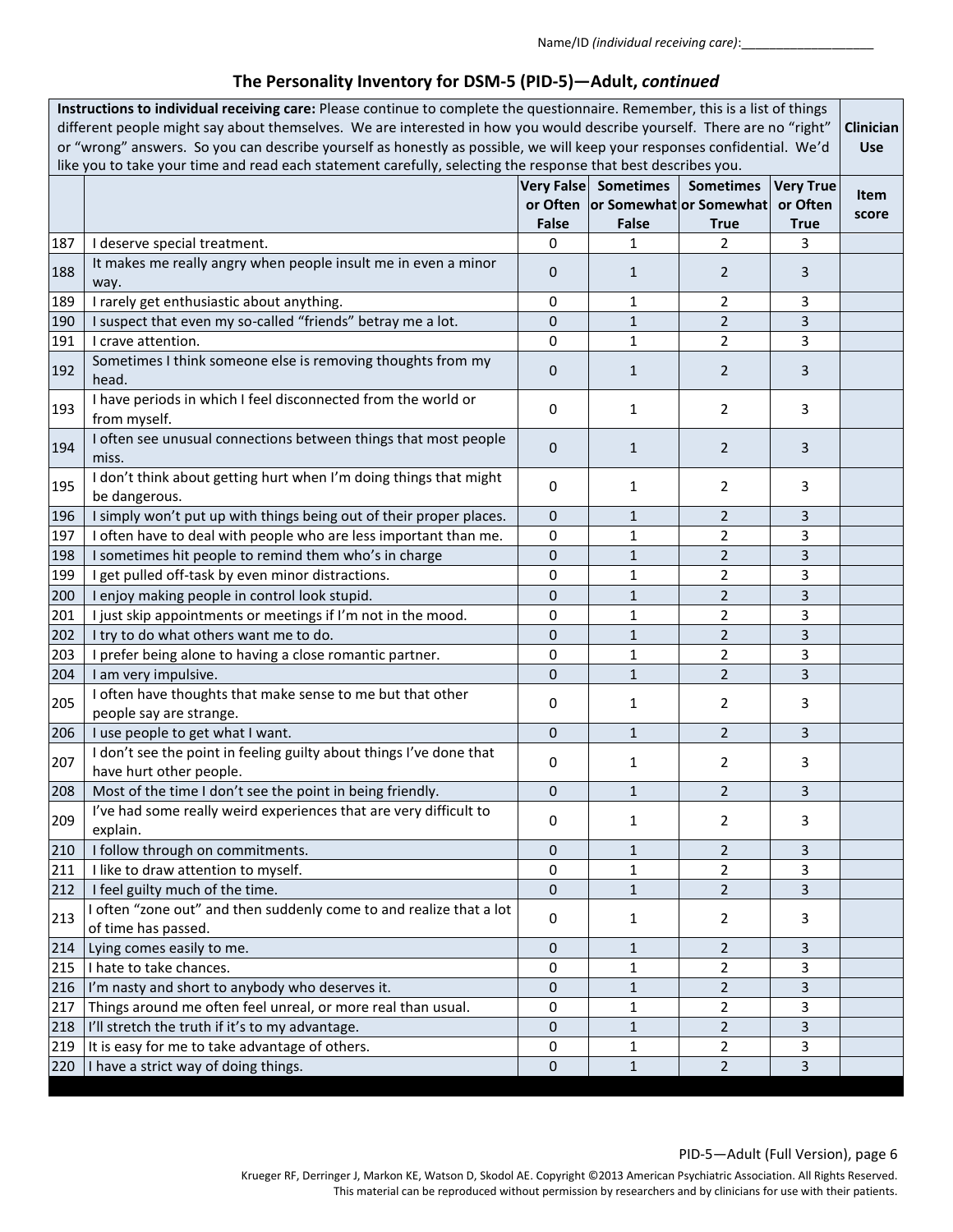### **Personality Trait Facet and Domain Scoring: The Personality Inventory for DSM-5 (PID-5)—Adult**

Step 1: Reverse the scores on the following items (i.e., 3 becomes 0, 2 becomes 1, 1 becomes 2, and 0 becomes 3): 7, 30, 35, 58, 87, 90, 96, 97, 98, 131, 142, 155, 164, 177, 210, and 215.

Step 2: Compute the Personality Trait Facet Scores using the Facet Table below. As a reminder, the reverse scored items from Step 1 are marked with the letter R in the Table (e.g., 7R).

Step 3: Compute the Personality Trait Domain Scores using the Domain Table below.

|                           | A. Personality Trait<br>Facet | <b>B. PID-5 items</b>                                                | C. Total/Partial<br><b>Raw Facet</b><br><b>Score</b> | <b>D. Prorated</b><br><b>Raw Facet</b><br><b>Score</b> | E. Average<br><b>Facet Score</b> |
|---------------------------|-------------------------------|----------------------------------------------------------------------|------------------------------------------------------|--------------------------------------------------------|----------------------------------|
|                           | Anhedonia                     | 1, 23, 26, 30R, 124, 155R, 157, 189                                  |                                                      |                                                        |                                  |
|                           | Anxiousness                   | 79, 93, 95, 96R, 109, 110, 130, 141, 174                             |                                                      |                                                        |                                  |
|                           | <b>Attention Seeking</b>      | 14, 43, 74, 111, 113, 173, 191, 211                                  |                                                      |                                                        |                                  |
|                           | Callousness                   | 11, 13, 19, 54, 72, 73, 90R, 153, 166, 183, 198, 200,<br>207, 208    |                                                      |                                                        |                                  |
|                           | Deceitfulness                 | 41, 53, 56, 76, 126, 134, 142R, 206, 214, 218                        |                                                      |                                                        |                                  |
|                           | Depressivity                  | 27, 61, 66, 81, 86, 104, 119, 148, 151, 163, 168,<br>169, 178, 212   |                                                      |                                                        |                                  |
|                           | Distractibility               | 6, 29, 47, 68, 88, 118, 132, 144, 199                                |                                                      |                                                        |                                  |
|                           | Eccentricity                  | 5, 21, 24, 25, 33, 52, 55, 70, 71, 152, 172, 185, 205                |                                                      |                                                        |                                  |
|                           | <b>Emotional Lability</b>     | 18, 62, 102, 122, 138, 165, 181                                      |                                                      |                                                        |                                  |
|                           | Grandiosity                   | 40, 65, 114, 179, 187, 197                                           |                                                      |                                                        |                                  |
| <b>CLINICIAN USE ONLY</b> | Hostility                     | 28, 32, 38, 85, 92, 116, 158, 170, 188, 216                          |                                                      |                                                        |                                  |
|                           | Impulsivity                   | 4, 16, 17, 22, 58R, 204                                              |                                                      |                                                        |                                  |
|                           | <b>Intimacy Avoidance</b>     | 89, 97R, 108, 120, 145, 203                                          |                                                      |                                                        |                                  |
|                           | Irresponsibility              | 31, 129, 156, 160, 171, 201, 210R                                    |                                                      |                                                        |                                  |
| FOR                       | Manipulativeness              | 107, 125, 162, 180, 219                                              |                                                      |                                                        |                                  |
|                           | Perceptual Dysregulation      | 36, 37, 42, 44, 59, 77, 83, 154, 192, 193, 213, 217                  |                                                      |                                                        |                                  |
|                           | Perseveration                 | 46, 51, 60, 78, 80, 100, 121, 128, 137                               |                                                      |                                                        |                                  |
|                           | <b>Restricted Affectivity</b> | 8, 45, 84, 91, 101, 167, 184                                         |                                                      |                                                        |                                  |
|                           | <b>Rigid Perfectionism</b>    | 34, 49, 105, 115, 123, 135, 140, 176, 196, 220                       |                                                      |                                                        |                                  |
|                           | <b>Risk Taking</b>            | 3, 7R, 35R, 39, 48, 67, 69, 87R, 98R, 112, 159, 164R,<br>195, 215R   |                                                      |                                                        |                                  |
|                           | Separation Insecurity         | 12, 50, 57, 64, 127, 149, 175                                        |                                                      |                                                        |                                  |
|                           | Submissiveness                | 9, 15, 63, 202                                                       |                                                      |                                                        |                                  |
|                           | Suspiciousness                | 2, 103, 117, 131R, 133, 177R, 190                                    |                                                      |                                                        |                                  |
|                           |                               | Unusual Beliefs & Experiences   94, 99, 106, 139, 143, 150, 194, 209 |                                                      |                                                        |                                  |
|                           | Withdrawal                    | 10, 20, 75, 82, 136, 146, 147, 161, 182, 186                         |                                                      |                                                        |                                  |

|                            | A. Personality Trait<br><b>Domain</b> | <b>B. PID-5 Facet Scales Contributing</b><br><b>Primarily to Domain</b>  |
|----------------------------|---------------------------------------|--------------------------------------------------------------------------|
| <b>ATIVO</b><br><b>USE</b> |                                       |                                                                          |
|                            | <b>Negative Affect</b>                | Emotional Lability, Anxiousness, Separation Insecurity                   |
|                            | Detachment                            | Withdrawal, Anhedonia, Intimacy Avoidance                                |
|                            | Antagonism                            | Manipulativeness, Deceitfulness, Grandiosity                             |
|                            | Disinhibition                         | Irresponsibility, Impulsivity, Distractibility                           |
| FOR CLINICIAN              | Psychoticism                          | Unusual Beliefs & Experiences, Eccentricity, Perceptual<br>Dysregulation |
|                            |                                       |                                                                          |

Copyright ©2013 American Psychiatric Association. All Rights Reserved.

**D. Overall Average of Facet Scores (The total in column C of this table divided by 3 [i.e., the number of scales listed in** 

**column B])** 

This material can be reproduced without permission by researchers and by clinicians for use with their patients.

**Table)**

**C. Total of Average Facet Scores (from column E of Facet**